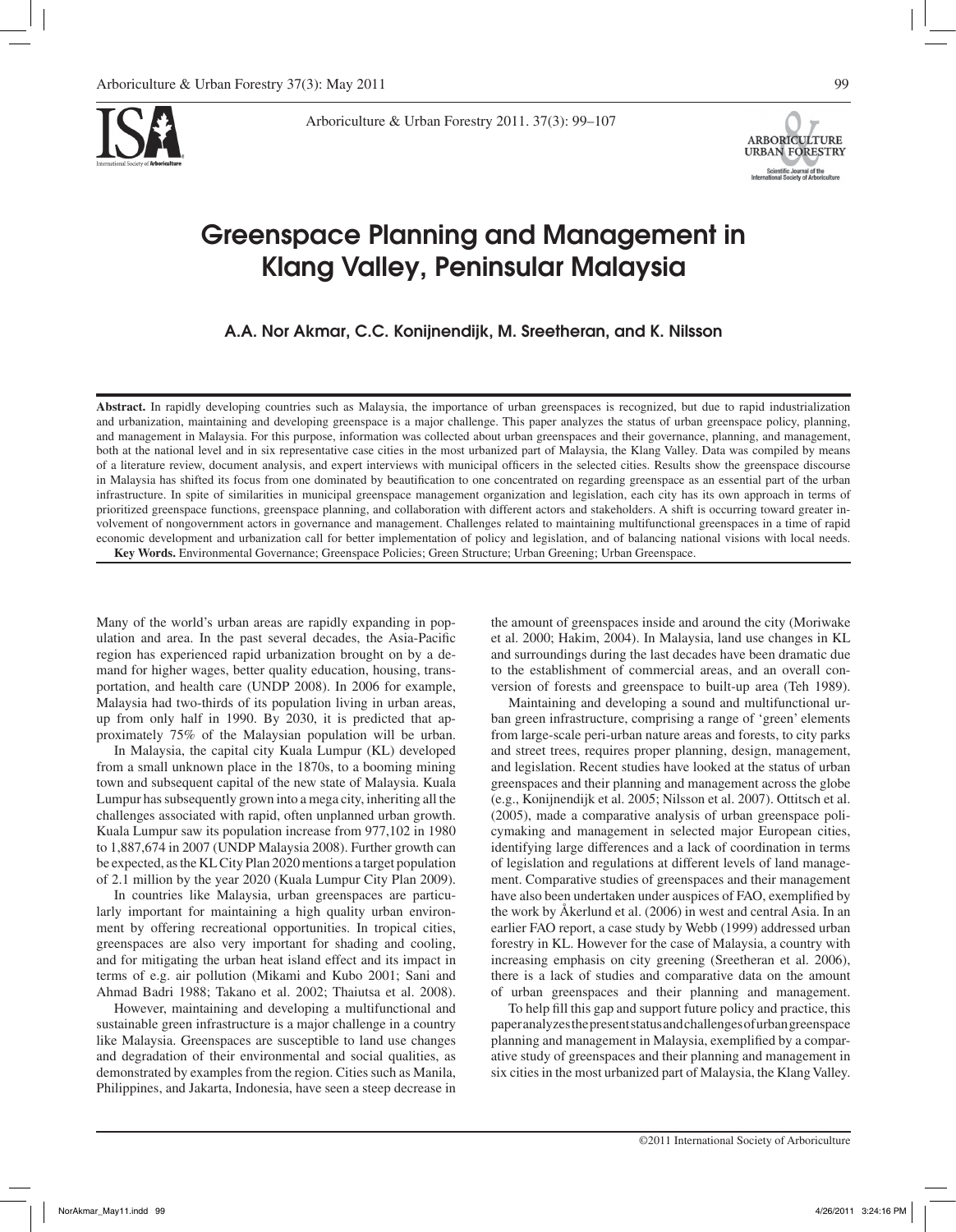# **METHODS**

# Overall Approach

To obtain insight of current urban greenspace planning and management in Malaysia, two levels of government were addressed: the national level and the municipal level. For the former, international and national literature as well as policy and legislative documents were studied. For the latter, a case study approach was applied, involving the heavily urbanized and industrialized Klang Valley of peninsular Malaysia. Six of the region's cities were selected for further analysis. These cases, which are considered representative cases for the region (Yin 2009), were analyzed by means of literature study, document analysis (e.g., of greenspace policies, if available), and expert interviews with public greenspace managers.

A framework for analyzing environmental governance and policy has been developed by van Tatenhove et al. (2000); and Van Gossum et al. (2011), for a recent application. The socalled Policy Arrangement Model (PAM) provides a structured approach to analyzing and understanding policy arrangements as the temporary stabilizations of the substance and organization of the particular policy domain. Another central concept in the PAM is that of political modernization in terms of shifting relations between state, market, and civil society in various political domains. The model states that policy arrangement can change according to four dimensions, namely 1) actors and their coalitions involved in the policy domain; 2) division of resources between the actors; 3) rules of the game; and 4) current policy discourses. In this paper, 'actors' are described as organizations actively taking part in greenspace management and planning, while stakeholders involve organizations and individuals that have an interest in greenspaces, but do not actively take part in their planning and management.

In this paper, elements of PAM are used as frame for analysis. Focus is primarily on actors and discourses, and to some extent rules of the game in terms of regulations and rule acceptance. Moreover, the concern of political modernization is addressed in terms of shifting relations between actors, and a possible increasing role of civic society and businesses in greenspace planning and management in particular.

Malaysia does not have a single official definition of 'urban greenspace', but Mazlina and Ismail (2008) present a broad definition of greenspace that includes forests, parks, pocket parks, playing fields, home gardens and even water bodies. However, 'open space' is defined by the Town and Country Planning (Amendment) Act 1995, (Act A933) under Section 2(f) as "any land whether enclosed or not which is laid out or reserved for laying out wholly or partly as a public garden, park, sports and recreational ground, leisure place, walk or as public place." The focus of this paper is on municipally-owned greenspace, although elements of privately-owned greenspace will be touched upon.

# National Level

At the national level, written sources ranging from scientific publications to policy documents were analyzed to obtain an overview of the status of urban greenspace policy, planning, and management in Malaysia. The focus was on identifying relevant policy arrangements in terms of actors involved, discourses reflected in policy documents, and rules of the game in terms of legal arrangements and the formal roles of different actors.

## Case Studies

Klang Valley is an area comprising KL and its suburbs, and adjoining cities and towns in the state of Selangor (Figure 1). The conurbation is the heartland of Malaysia's industry and commerce. According to the most recent census, the population in the Klang Valley comprises 4.7 million. Rapid urbanization at 4.8% per annum is expected in the area, which translates to a total population of 8 to 9 million people by 2018 (Kuala Lumpur City Plan 2009).

Kuala Lumpur, Putrajaya, Petaling Jaya, Subang Jaya, Shah Alam, and Klang were selected as representative

| City and greenspaces information | What is the total municipal area, population, percentage of green spaces and $m2$ of greenspace per inhabitant for your city?                                                                                                                                                                                                                                                    |  |  |  |
|----------------------------------|----------------------------------------------------------------------------------------------------------------------------------------------------------------------------------------------------------------------------------------------------------------------------------------------------------------------------------------------------------------------------------|--|--|--|
| Importance of greenspace         | What are the main functions and benefits of green spaces in your city?                                                                                                                                                                                                                                                                                                           |  |  |  |
| Actors involved                  | Which municipal organization(s) are responsible for planning and management of the city's green spaces?<br>How is the "greenspace organization" structured (subunits, number of staff, etc.)?<br>Are there other public actors, such as state institutions, that are involved in greenspace planning                                                                             |  |  |  |
| Legislation                      | and management? Name these organisations.<br>Do local regulations, ordinances, etc. exist for greenspaces, trees, nature areas, etc.? If so, please provide<br>examples of these (e.g., tree preservation orders, local nature protection areas, zoning regulations<br>for open space).<br>How do these local regulations connect to national-level legislation for green space? |  |  |  |
| Planning & management            | Can you describe present planning and management of green spaces?<br>Which formal documents exist?                                                                                                                                                                                                                                                                               |  |  |  |
| <b>Stakeholders</b>              | Are the following groups involved in greenspace planning and management: 1) business / companies;<br>2) interest groups; 3) the general public; 4) other?<br>Which instruments/procedures are used for involving stakeholders [if any; e.g., consultation procedures,<br>surveys, sponsoring schemes (for businesses)]?                                                          |  |  |  |
| SWOT analysis                    | What are the most important Strengths, Weaknesses, Opportunities and Threats regarding the city's greenspaces and their<br>planning and management?                                                                                                                                                                                                                              |  |  |  |

Table 1. List of questions for interviews with municipal greenspace officers.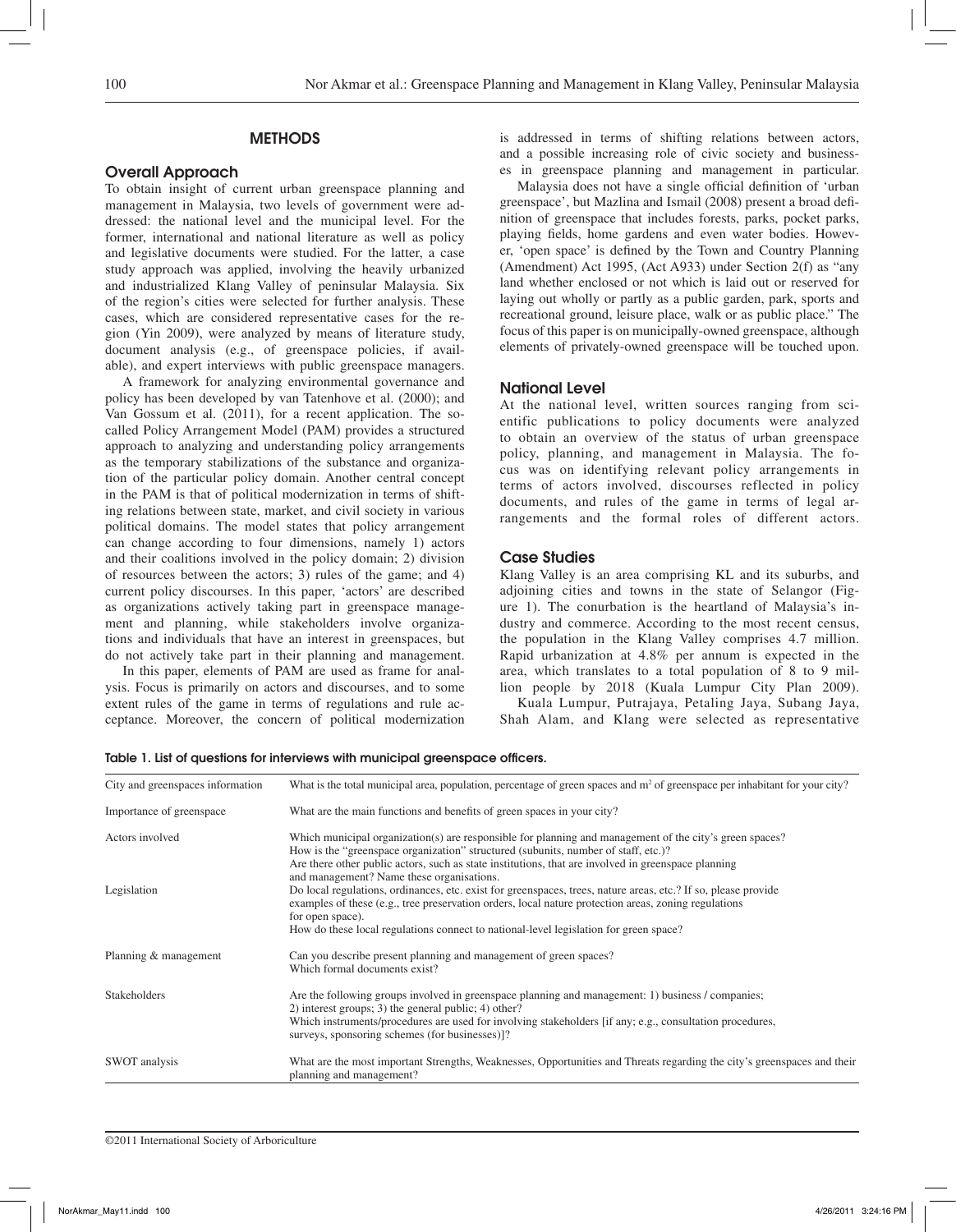

**Figure 1. Location of the Klang Valley and the case study cities included in the survey. Clockwise from the top right: maps of Malaysia, location of Klang Valley, location of case study cities (sources: Google Maps, Asia Maps, and Selangor Maps).**

case studies, offering a good picture of cities in the valley. Like other cities in the Klang Valley, the cities are experiencing rapid increases in population, as well as in industrial and technological development. While Klang, Petaling Jaya, Shah Alam, and Subang Jaya can be regarded as typical for most cities in the region, KL and Putrajaya have been included because of their dominant role in the valley, as well as their status of capital city and the new governmental center, respectively.

The data was collected according to a simple comparative framework for analyzing greenspace policy and planning inspired by Konijnendijk (1999) and Ottitsch et al. (2005). The framework considers different key elements of greenspace planning and management, under the headings: city information, area and functions of greenspace, policy and legislative framework, actors and stakeholders involved, greenspace plans and activities, and an assessment of greenspace planning and management by means of SWOT analysis.

Policy documents, legislative documents, and other relevant written sources were identified and examined at the city level to assess the present status of, and challenges faced by greenspace planning and management. As a supplement to this, expert interviews were undertaken with one municipal greenspace officer in every case study city. This was conducted during the first months of 2009. The city's Park and Recreation Department or Park and Landscape Department was contacted (depending on the local organization), with the request to provide the name of an officer with good overview of the city's public greenspaces and their planning and management. These experts then answered a set list of questions, including a question in which respondents were asked to mention strengths, weaknesses, opportunities, and threats regarding greenspace planning and management in their city. During May 2009, the respondents were contacted again as a follow-up to the original mailing and to obtain more information. This second contact was by e-mail or by telephone, thus giving respondents an opportunity to answer interview questions by telephone.

# RESULTS

# Urban Greenspace Planning and Management in Malaysia

## **Policy arrangement and actors**

There are three levels of governance in peninsular Malaysia: federal, state, and local. From a planning perspective, municipal plans need to be assessed by the state level before the plan is submitted to the federal level. At the federal level, three important bodies examine the plan: the National Physical Planning Council, the Town and Country Planning Department and the Regional Planning Committee. Through this planning set-up, the government trusts that land use will be duly arranged for all private, municipal, and other public areas, with consideration of environmental, social, and economic interests (Halimaton 2007). The efforts of the Federal Town

and Country Planning Department were strengthened by the establishment of the Public Park Supervision and Coordination Division in 1990. This division acts as an advisory body to the state governments, local governments, and other government agencies with regard to planning, and also provides services such as landscape design to various other governmental bodies (Jamil 2002).

The country's Town and Country Planning Act 1976 (Act 172) and the Town and Country Planning (Amendment) Act 1995 (Act A933) emphasize the importance of open space as one of the social infrastructures that should be provided in a development area (Sreetheran et al. 2006).

Generally the requirement for open and recreational space is planned in the Structure and Local Plans as well as the layout plan of a development by the planning authorities at state and local levels. As mentioned, 'open space' in Malaysia is defined by the Town and Country Planning (Amendment) Act 1995. However, there is no specific definition for 'greenspace', as open space is a broader concept.

The National Urbanization Policy (NUP) embodies an attempt by the Federal Town and Country Planning Department to guide growth as outlined by the 9th Malaysia Plan and the National Vision. The NUP was formulated to increase the effectiveness in the quality of urban services for the creation of safer, modern, and attractive towns. One of its six 'pillars' concerns the creation of liveable urban environments with clear identity, with emphasis on environmental conservation and quality of urban life (National Urbanisation Policy 2006).

Another important policy actor is the National Landscape Department (NLD), established in 1996 under the Ministry of Housing and Local Government. It was entrusted with the responsibilities of landscaping and greening the country, based on the approval by Economic Planning Unit (EPU). National Landscape Department (NLD), preparing a National Landscape Policy and initiating the formulation of Landscape Master Plan for all cities in the country (Kuala Lumpur Landscape Master Plan 2002). These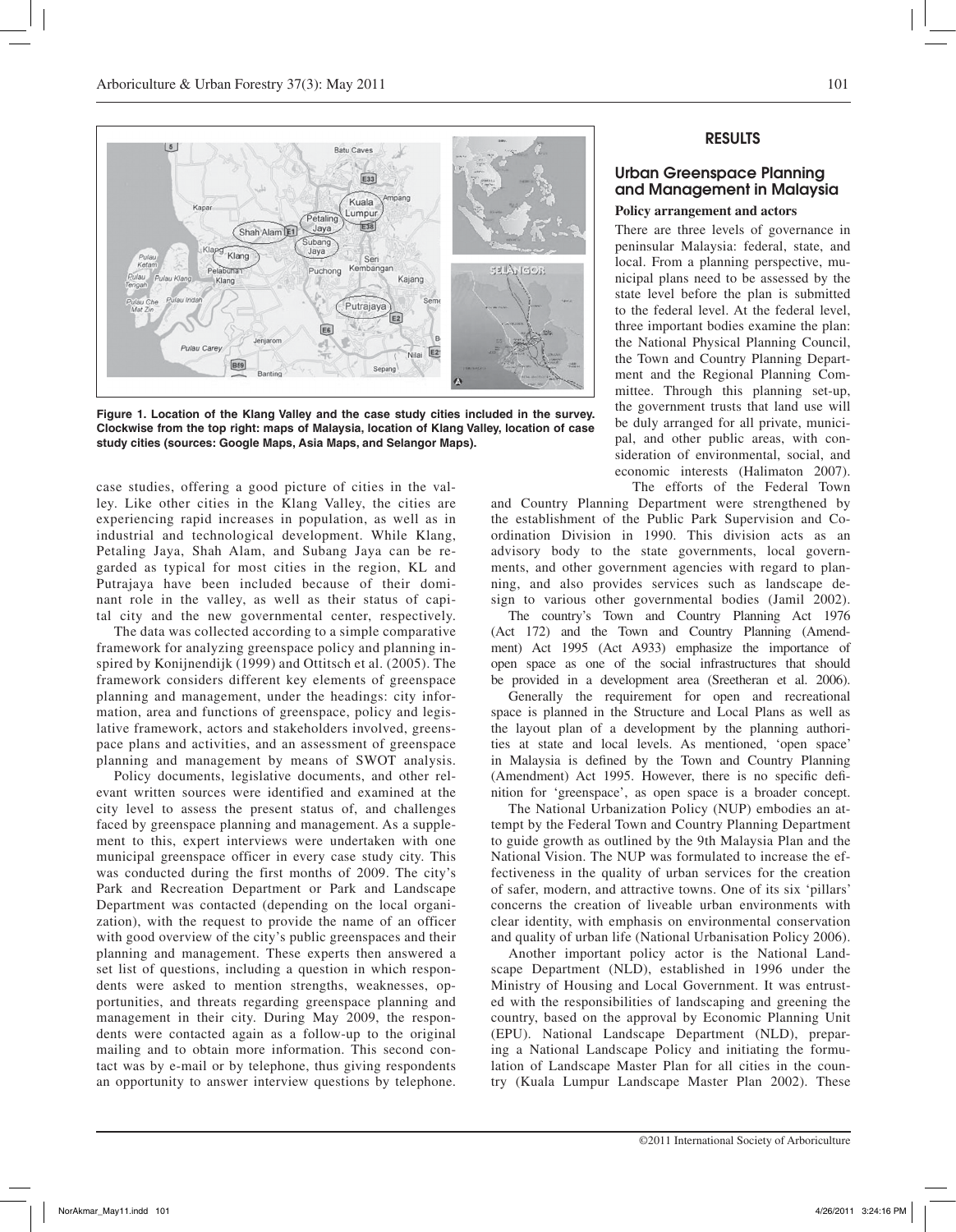plans should be referred together with the Structure Plan and Local Plan in any proposed development in the city.

The management of the environment in urban areas is obviously related to and very much influenced by the environmental management policies at the national level. At this level, the Environmental Quality Act of 1974 with its various environment-related legislation, bylaws, and guidelines administered by different government agencies and local government, is of particular importance. Despite these regulatory measures, myriad outstanding concerns remain, for example, in relation to the management of land degradation, air, noise and water pollution, and depletion of urban greenspace.

#### **Changing greenspace discourse**

The Malaysian government's growing concern for the provision of proper recreational space and particularly public parks has led to the adoption of various policies and establishment of a range of institutions. The development of public parks in Malaysia started at the end of the 19th century, during the colonial era. Greenspaces such as KL's Lake Garden Park (from 1888) were primarily meant to cater to the needs of British colonial society. The greenspace discourse changed when Malaysia gained independence in 1957. The new government started focusing on urban greening and beautification efforts as an instrument for nation building. Obviously, KL as new capital was given special attention, resulting in a number of new public parks. However, it was not before the 1990s that urban greening really became a matter of state concern in Malaysia's effort to become a Garden Nation by 2020. The national-level discourse changed further, seeing greenspace as part of the social and environmental infrastructure of cities, as for example described comprehensively by Jamil (2002) and Sreetheran et al. (2006).

As described above, the changing greenspace discourse was reflected in the work of e.g. the National Landscape Department, with the greening of cities and development of public parks and recreational areas featured as important elements of the National Landscape Policy (Kuala Lumpur Landscape Master Plan 2002). The notion of green infrastructure is clearly present in the plan, e.g. to the stressing of establishing greenway linkages.

# Municipal Greenspace Planning and Management

## **Case study cities and their greenspaces**

Key data about the six case study cities and their greenspaces are provided in Table 2. KL has the largest population (almost two million inhabitants), while Shah Alam covers the largest land area (more than 29,000 ha). In terms of greenspace provision, major differences can be noted, with Putrajaya having the highest share of greenspace (37%), while Subang Jaya has the lowest share (7.3%). There are large differences in greenspace provision per inhabitant, with Putrajaya offering almost 1000 m<sup>2</sup> per inhabitant, as compared to KL's 13 m<sup>2</sup>.

The differences obviously relate to the respective history and development of the cities. Kuala Lumpur's mining history, for example, is linked to the bold efforts of local authorities to transform a disused tin mining lake into the Titiwangsa Public Park. Moreover, as the capital of a young nation it has been the forerunner in greening efforts. Putrajaya was founded only in 1995 as

Malaysia's new administrative capital, with an extensive green infrastructure at its base (Perbadanan Putrajaya 2006). As a government center, it has a rather low permanent population, with many people commuting to the city to work. Among the other four towns, Subang Jaya's green infrastructure includes a large natural forest reserve, although this area is owned by the federal government. Klang has a much longer history than most other case study cities, having been a historical royal town and seat of the sultans. Present greenspaces partly date from royal times.

#### **Functions and benefits of greenspace**

Table 3 shows that prioritized functions and benefits of greenspace are similar for the case study cities, i.e. the discourse focuses on similar roles of greenspace. All cities put emphasis on environmental services such as cooling of the air, water regulation, and pollution reduction. Biodiversity and offering a habitat to flora and fauna are also seen as important. The social services offered by greenspace, such as providing opportunities for recreation, relaxation, and sports, are also emphasised by all cities. Subang Jaya is one of the cities where social and community services are explicitly seen as the first priority. Occasionally, greenspaces are booked for sport days by local kindergartens and for wedding ceremonies. To date, the municipality has not charged for this. People in Klang do need to pay for this type of service, for example when renting a field for field hockey, badminton, or football.

Only three cities, namely KL, Putrajaya, and Klang, mention economic benefits of greenspace, such as renting out (parts of) greenspaces for events and commercial activities. The issue of contributing to a good, green city image was mentioned by respondents in KL and Klang. Kuala Lumpur promotes the role of its green infrastructure in its vision to become a Tropical Garden City. The green image in Klang refers mostly to giving local residents a feeling of being surrounded by green areas, thus generating positive feelings.

Interestingly, Putrajaya placed particular emphasis on the educational role of greenspace in terms of raising public awareness and research. However, the educational function still ranks after environmental and social functions.

Table 2. Data on greenspace, total area, and population for the case study cities in the Klang Valley, peninsular Malaysia (based on information provided by the cities/respondents).

| Cities        | <b>Inhabitants</b> | Area of<br>greenspace (ha) | $%$ of total<br>city area | $m2$ of greenspace<br>per inhabitant |
|---------------|--------------------|----------------------------|---------------------------|--------------------------------------|
| Kuala Lumpur  | 1.887.674          | 2.436                      | 15.5                      | 12.9                                 |
| Putrajaya     | 50,000             | 4.931                      | 37                        | 986.2                                |
| Petaling Jaya | 631,212            | 9,720                      | 8                         | 154.0                                |
| Subang Jaya   | 1,000,000          | 16,180                     | 7.3                       | 161.8                                |
| Shah Alam     | 584,340            | 29,030                     | 12.9                      | 496.8                                |
| Klang         | 1.004.194          | 5,730                      | 16.1                      | 57.1                                 |

#### **Legislative and policy framework**

Information about main greenspace policies, legislation, and actors in the six case cities is offered in Table 3. Most of the selected cities fall under the national Town and Country Planning Act 1976 and Local Government Act 1976. The cities have applied these as guidelines when planning local areas, with the aim of conserving and improving the physical environment. Planning is also aimed at promoting health, safety, order, amenity, convenience, and general welfare, as well as efficiency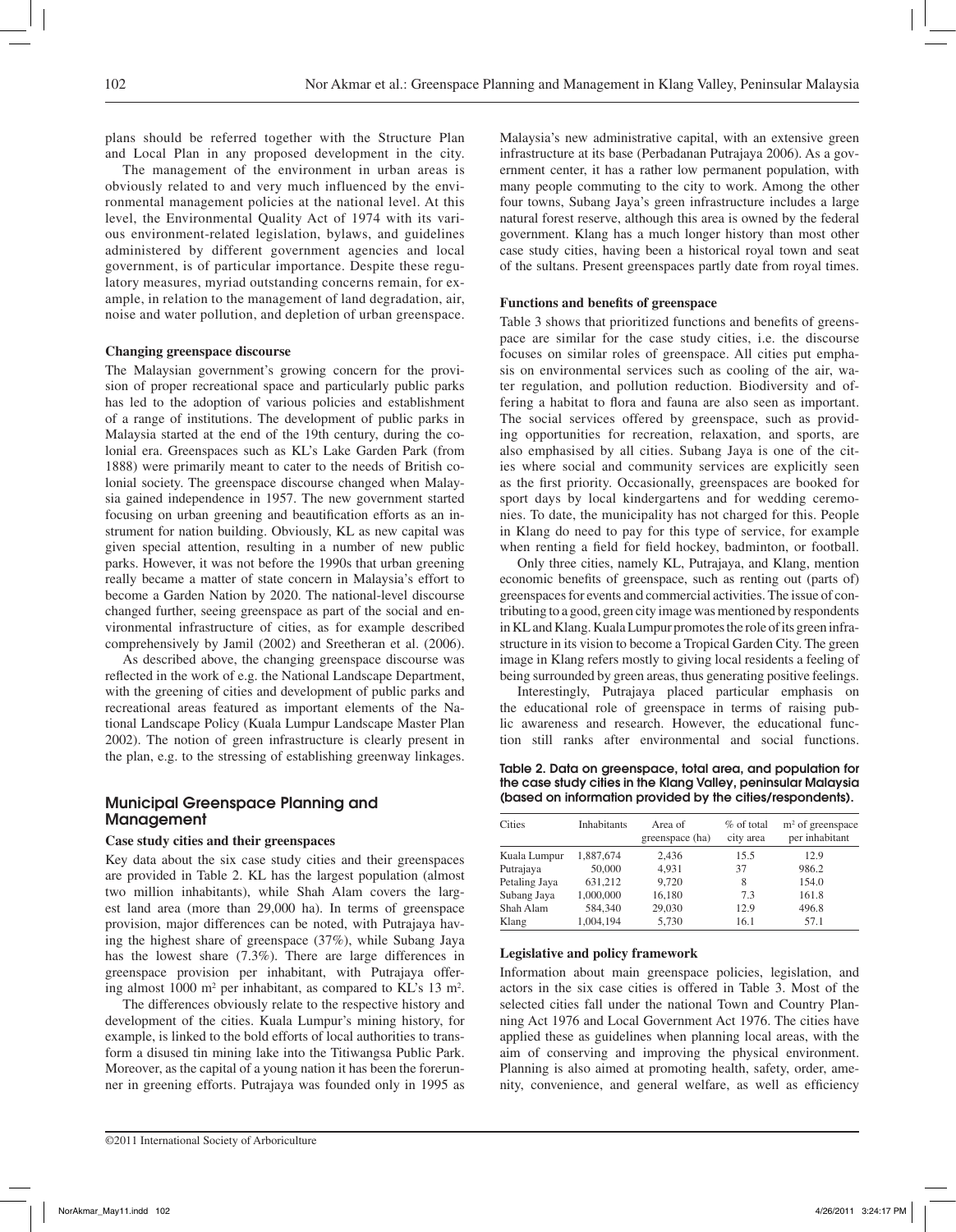and economy in the process of development and the improvement of communications.

Kuala Lumpur and Putrajaya have a special status as Federal Territories, implying that they need to submit their planning and management reports or proposals to the Ministry of the Federal Territories for review. These federal territories have their own extraordinary policy and legislation, such as The Federal Territory (Planning) Act 1982 in the case of Kuala Lumpur. Putrajaya was established under the Perbadanan Putrajaya Act 536, 1995, which has the purpose of managing and administering the Federal Territory of Putrajaya.

Most of the cities surveyed have also applied the Street, Drainage, and Building Act 1974. Its Act 133 elaborates on several roles of local authorities regarding drainage, maintenance of municipal roads as well as public buildings in west Malaysia. These subjects of concern have close links to urban trees and greenspace. Specifically related to tree maintenance and safeguarding is the Tree Preservation Order (35A – 35H) from the Town and Country Planning Act 1976. The legislation includes guidelines prohibiting the felling of trees with a girth exceeding 0.8 meters.

Apart from implementing national policies, the cities have also adopted their own municipal policies and bylaws. Shah Alam City Council, for example, adopted the Shah Alam City Council Bylaws 2005 as an instrument for providing green area guidelines and for protecting city parks. Similar legislation for small parks has been adopted in Petaling Jaya, Subang Jaya, and Klang (all in 2005). Even though the various Acts have different names, they all have similar purposes. In Klang, a special act was adopted in 1993 on the issue of vandalism, including mentioning of vandalism in the parks. Nature protection legislation is also of importance for municipal greenspace. Local nature protection areas were designated in Putrajaya, for example, within the Putrajaya Structure Plan 1995 (Act 8),

under the Policy and Green Area Act. In a piece of innovative legislation emphasising the importance of greenspace, Subang Jaya and Klang require 10% of all new commercial and housing development schemes to be made into greenspace. Greenspace in this context includes road shoulder and road median.

#### **Actors and stakeholders**

Different municipal organizations are responsible for greenspace planning and management in the cities (Table 3). In KL, the 1,000-staff Landscaping and Urban Cleaning Control Department plays a leading role, contributing to the city's ambitions to become an attractive (tourist) city. The department comprises several divisions, namely Administrative Division, Park Division, City Cleansing and Control Division, and Agriculture and Horticulture Division.

Urban greenspace governance (i.e., decision making) and management does involve a wider range of actors than just the re-

|                                                | Kuala Lumpur | Putrajaya | Jaya<br>Petaling | Subang Jaya | Shah Alam | Klang |
|------------------------------------------------|--------------|-----------|------------------|-------------|-----------|-------|
| Main greenspace functions recognized           |              |           |                  |             |           |       |
| Social aspects                                 |              |           |                  |             |           |       |
| Recreation and sport activities<br>٠           | X            | X         | X                | X           |           | X     |
| Relaxation<br>٠                                |              | X         |                  | х           |           |       |
| Event activities - sport day, culture or<br>g, | X            |           |                  | х           |           |       |
| wedding ceremonies                             |              |           |                  |             |           |       |
| People coming together / family                | X            | X         |                  |             |           | х     |
| gathering                                      |              |           |                  |             |           |       |
| <b>Educational aspects</b>                     |              |           |                  |             |           |       |
| Research                                       |              | х         |                  |             |           |       |
| Information                                    |              | X         |                  |             |           |       |
| Environmental aspects                          |              |           |                  |             |           |       |
| Air quality<br>٠                               | X            | х         |                  |             |           |       |
| Noise reduction                                | X            |           | X                |             |           | х     |
| City cooling                                   | X            | X         | X                |             |           | х     |
| Greening the city                              | X            |           |                  |             |           |       |
| Water catchment area                           |              |           | X                |             |           |       |
| Nature protection                              | X            | x         |                  |             | X         | X     |
| Enhance the living environment                 |              | X         |                  |             |           |       |
| Buffer zone - as a clearance area              |              |           | X                |             |           | X     |
| Habitat flora and fauna                        |              | X         |                  |             |           |       |
| Economic aspects                               |              |           |                  |             |           |       |
| Rent an area / a field to public               |              | X         |                  |             |           | х     |
| Profit sharing (with commercial park such      | х            |           |                  |             |           |       |
| as fees)                                       |              |           |                  |             |           |       |
|                                                |              |           |                  |             |           |       |

**Table 3. The importance of green space functions as recognized by greenspace planners and managers in the case study cities, Klang Valley, peninsular Malaysia.**

sponsible municipal departments and units. The influence of national-level actors, such as the National Landscape Department, has already been mentioned. A series of knowledge institutions (universities and research centres) also play an important role, as advisors to city councils on planning, management and design issues. The Institute of Landscape Architects Malaysia has also contributed to knowledge generation and transfer. These institutes have been carrying out tree inventories and assessments, but also greenspace planning and design work. Private landscaping firms are active as well, although the expert interviews indicated that the services of private landscape firms were not frequently used.

Private businesses have also become active in greenspace policy, or at least greenspace management. KL is a city with considerable involvement from companies that sponsor, for example, tree planting programs, greening campaigns, and the establishment of running tracks. In Putrajaya, one of the leading banks takes care of some of the city parks through a sponsoring agreement, while several companies in Petaling Jaya have provided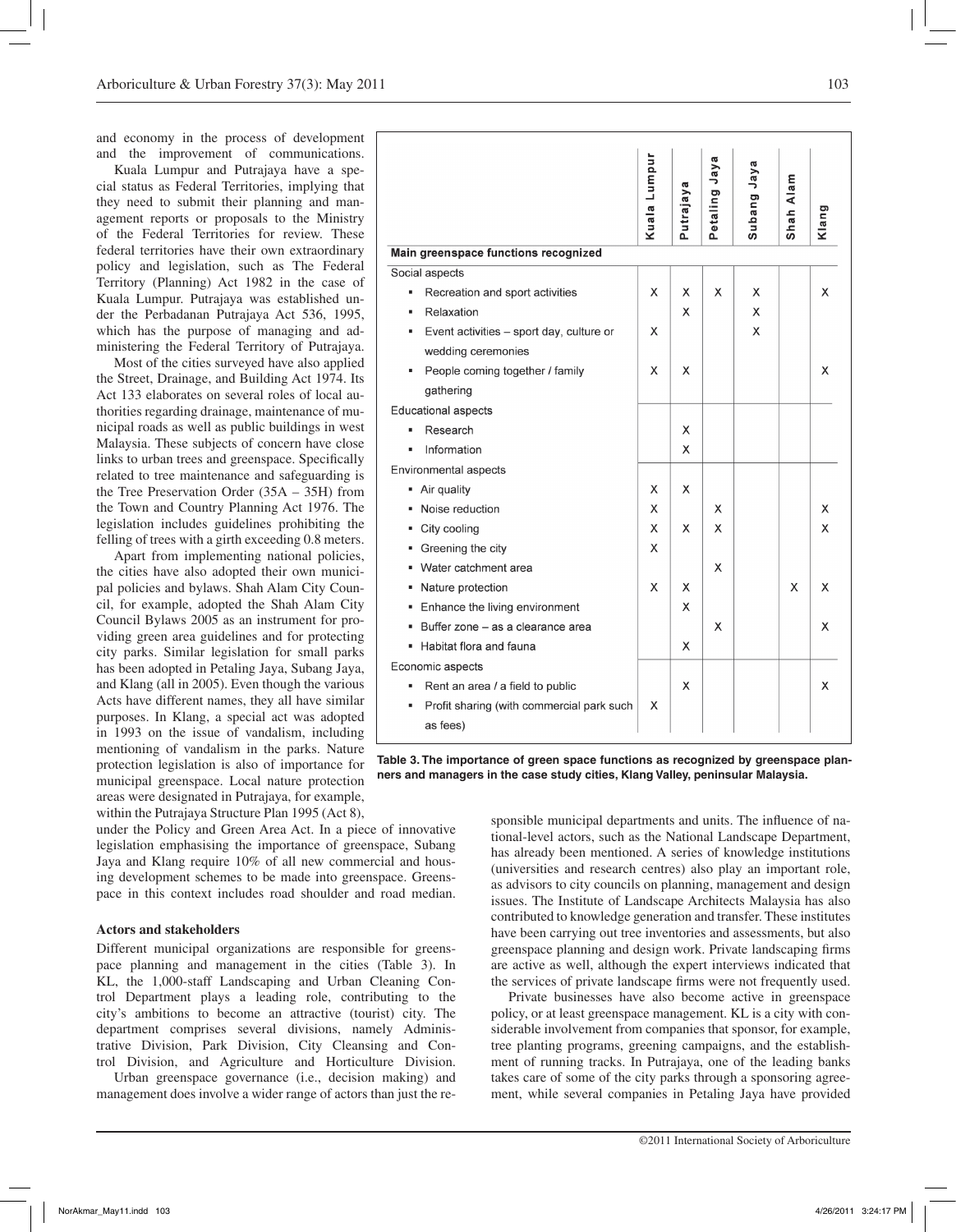sponsoring for the creation of new greenspaces, for example near their own buildings. In Shah Alam and Klang, companies have "adopted" municipal parks. Increasing interest in social corporate responsibility plays a role, as reflected in the Toyota Eco Youth program, a joint effort by the car manufacturing and the Ministry of Education to enhance environmental awareness and respect among pupils at the secondary school level.

Stakeholders with an interest in greenspaces include NGOs. Many of these protect greenspaces by embarking on protests when they feel that nature is under threat. However, NGOs can also take a more active role by offering constructive suggestions for greenspace planning and management or even becoming an actor. In Putrajaya, the Youth Environmental Heritage Foundation has created and organized tree planting and environmental activities, among other events. Several parks in Putrajaya have their own "friend groups." These groups help municipal authorities by informing them if something happens in the parks. In Klang and Shah Alam, several interest groups are active through cleaning activities and tree planting programs.

Involvement by the general public is also represented by the Laman Cantik Putrajaya Award, a competition in Putrajaya to find the best green courtyard, which leads to landscaping, gardening, and tree planting activities by the public. In Klang, the public engages in tree planting in residential areas. Among the six cases, Subang Jaya is an exception in terms of a seeming lack of private sector and NGO involvement. However, the local community does take an active part in greenspace planning and management. So-called residential communities are very vocal in expressing their greenspace needs and preferences.

### **Greenspace plans and activities**

All cities studied have plans and activities in place for the planning and management of urban greenspaces, but vary in scope and level. KL has rather ambitious plans, for example, under its Tropical Garden City 2020 vision. According to KL's draft City Plan 2020 (Kuala Lumpur City Plan 2009), the city aims to provide an integrated network of greenspaces by linking the major parks in the city, both through natural and man-made connectors, which include rivers, utility reserves, roadside landscape areas, and pedestrian walkways, targeting the neighborhood as well as the general city level. Moreover, KL aims to increase its public park and open space area to 10% of its area by 2020.

Improving connections between the city's different greenspaces is a recurring theme when evaluating the case study cities. Petaling Jaya is in the process of connecting its 440 open spaces, under the Petaling Jaya Action Plan Green Corridor Network 2009. Creating a green network, with green connectors, greenways, and a central park, is an ambition in Shah Alam as well, as the city takes the Garden City of Letchworth, UK, as an example. Putrajaya has focus on enhanced accessibility of greenspace, as part of its Intelligent Garden City vision, which aims to combine greening with becoming a knowledge center.

Greenspace activities are often part of Local Plans, as in the case of Subang Jaya, where planning targets include, among other tasks, creating a unique city design and a desirable, healthy, and competitive city with various land uses and land use functions. Klang's new Master Plan aims to improve control over management and enhance public maintenance for city greenspaces. Finalization and implementation of the plan has proven to be difficult, however, as

the required land inventory takes time and has shown that land thought to be under public ownership is in fact privately-owned.

# Challenges to Municipal Greenspace Planning and Management

Using a SWOT-analysis, the municipal officers in the six cities were asked to assess the status of greenspace planning and management and shine their light on future developments. The existing focus on greening as part of an overall city development strategy was mentioned as a strength by three cities: KL, Petaling Jaya, and Klang. In fact, this strength could also be seen as an opportunity, as the full potential of greening as a part of city development has not yet been realized. Other strengths mentioned for specific cities were, among others, the extensive existing green cover (Putrajaya), the existence of a tree inventory (Petaling Jaya), and the historically strong links between humans and nature (Klang). Other strengths mentioned included, for example, chances for better control of parks.

The respondents agreed on main weaknesses in present greenspace planning and management: lack of funding is generally seen as a main concern. Other weaknesses mentioned (but only by individual cities) include lack of legal protection, land ownership (many of the open spaces in Klang are privately-owned), and the presence of hawker stalls in the greenspaces of Petaling Jaya.

Regarding opportunities for greenspace planning and management, the visions, policies, and ambitions of cities to become more competitive and sustainable were mentioned. Listed threats included the current financial crisis and lack of public awareness, as well as confrontations with land management administrations regarding alternative use of greenspace areas. Issues such as dog walking (mentioned in the case of Subang Jaya) are a weakness rather than a threat.

# DISCUSSION AND CONCLUSION

The study has identified specific characteristics of the Malaysian context, but many of the findings reflect experiences from across the world. Urban greenspace cover in Malaysian cities shows the same variation as in cities in other parts of the world. Pauleit et al. (2005) offer an overview of European assessments that show cities with greenspace cover ranging from only a few percentage points to more than 50%. Probably more relevant is a study by Palijon (2004) that shows a range of greenspace cover from 4.4% to close to 40% for a series of Asian cities. However, assessments have not used the same definition of greenspace, in terms of what type of green areas to include, only public spaces or also private.

Regarding greenspace functions, Malaysian cities place high emphasis on environmental services, which seems obvious because of the need to create comfort in hot climates and deal with major stormwater challenges related to tropical rains. Other authors have also mentioned the importance of environmental services in an industrializing and developing country context (Palijon 2004; Konijnendijk and Gauthier 2006). In Europe, greater emphasis seems to be placed on the social values, including health aspects, of urban greening (Ottitsch et al. 2005; Nilsson et al. 2008), while the economic benefits of nearby greenspaces on real estate prices have been given increased attention (see Tyrväinen et al. 2005).

The policy and legislative framework for greenspace planning and management in Malaysia is largely based upon the British system and thus it is not surprising that similarities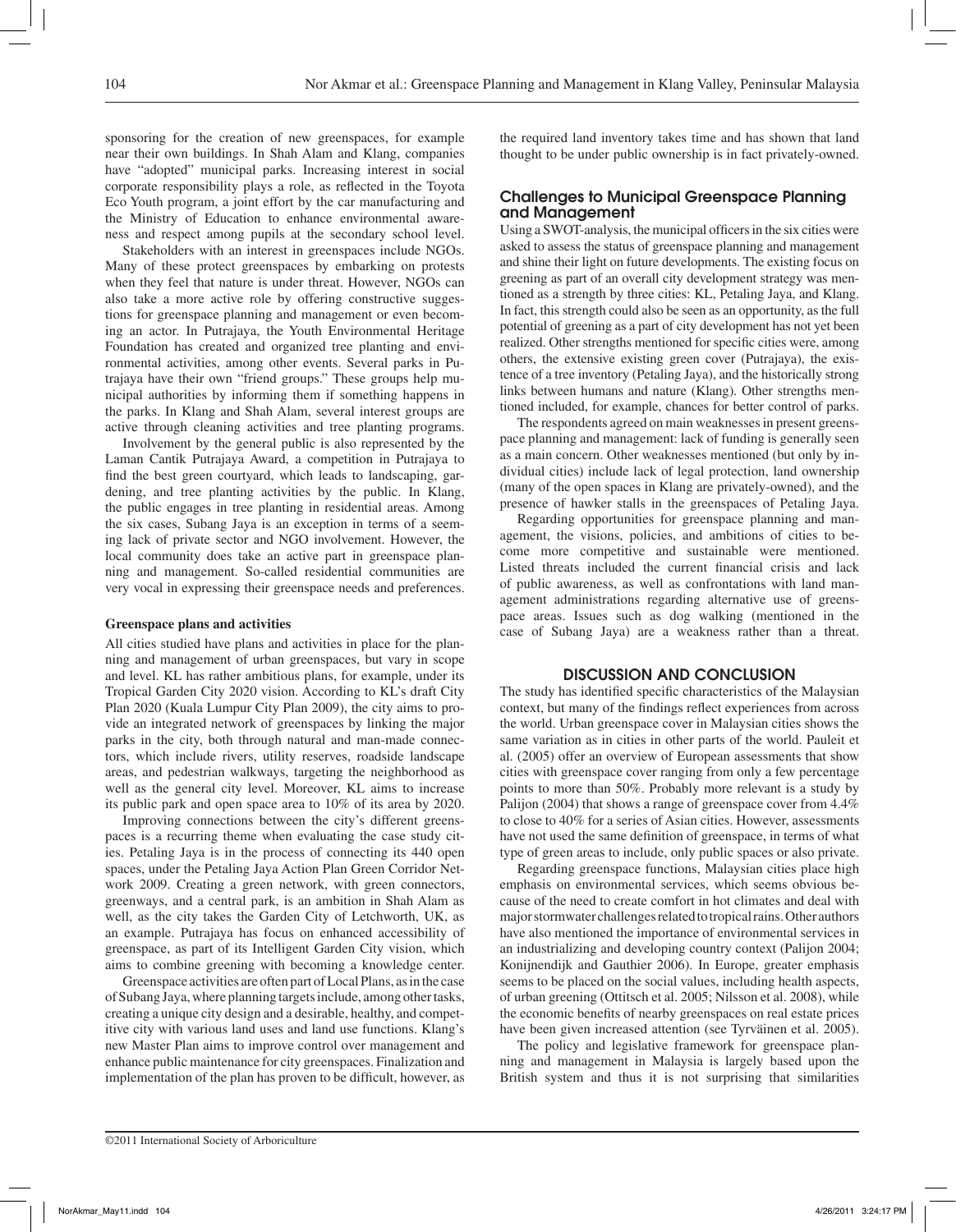with European and North American cities can be noted. Elsewhere in Asia, the legislative base for urban greening shows large variation. While some countries have a strong legal basis for urban greening (e.g., in terms of tree protection orders), others hardly have any legislation in place (Palijon 2004). Malaysia seems to be among the better examples here. An interesting aspect in some Malaysian cities is the 10% greening rule for new developments; it is a type of arrangement that has also been explored and implemented in Singapore (Hin et al. 1997), Europe, and North America (Beatley 2004). However, greenspace ordinances and tree ordinances are still scarce in Malaysia, and their development and approval takes very long.

In terms of the urban greenspace discourse, urban greenspace planning and management have gained prominence in peninsular Malaysia, a picture which emerges both from an analysis of national-level policies and from case studies in Klang Valley. However, in spite of an emerging policy and planning framework, there is still a lack of comprehensive greenspace policy at the municipal level. This, together with a lack of planning and management expertise and concerns, such as lack of funding and high pressure on urban land, has led to municipal agencies facing difficulties in maintaining and developing a sustainable, multifunctional urban green structure. There is also evidence that these municipal agencies have difficulties in interpreting and implementing existing (national) greenspace policies, something which indicated that the "rules of the game" are not always clear.

The respective roles of different (public) actors are not always clear either, and policies at the federal and local levels do not always match. Although municipal authorities take a leading role in greenspace planning and management in Malaysia as in e.g. Europe (Konijnendijk 2003), the Klang Valley case studies show that there is quite a range of municipal departments/units involved, from a specific Parks Department to Engineering, Building and Architecture departments. Moreover, greenspace departments are often hidden in a larger unit with broader interests, as in the case of Europe, where greenspace responsibilities frequently are placed in a unit under a public works or engineering department (Randrup and Persson 2009).

In terms of political modernisation, a shift seems to be occurring from public to private actors. Although public actors at both federal and local level still steer policy and management, private actors such as businesses and NGOs have gained more prominence in greenspace governance. Increase in privatesector involvement through sponsoring of greenspaces in Asia is also mentioned by Palijon (2004) and Webb (1999). Here, Asia seems to follow a worldwide trend of increased private funding of greenspace (e.g., The 21st Century Park… 2009). The increasing role of NGOs in greenspace planning and management in Malaysia also confirms studies from Europe (Ottitsch et al. 2005) and other parts of Asia (Hin et al. 1997).

In the light of this political modernization and change in governance, there seems to be room for improving the interaction and understanding between public agencies at municipal, regional, and state level, as well as other stakeholders. Kleinschmit et al. (2009) have recently described a trend towards more inclusive forms of governance in forest and natural resource management. Specifically for urban greenspaces, the importance of partnership and collaboration has been stressed in cities such as Hong Kong (Jim 1993) and Singapore (Hin et al. 1997). New partnerships between private and public institutions, based on good existing examples, can be used to improve the planning and management of greenspaces, enhance stakeholder support, and improve funding. Regarding the challenges facing greenspace planning and

management in Malaysia, lack of funding for greenspace devel-

| City          | Municipal organization                  | Main management service                                                                                                     | <b>National Policy</b>                                                       | Green policy on city level                                                                     |
|---------------|-----------------------------------------|-----------------------------------------------------------------------------------------------------------------------------|------------------------------------------------------------------------------|------------------------------------------------------------------------------------------------|
| Kuala Lumpur  | Kuala Lumpur City Hall<br>(DBKL)        | Park and Control Planning Department<br>Planning Department<br><b>Architect Department</b><br><b>Engineering Department</b> | The Federal Territory<br>(Planning) Act 1982<br>(Act 267)                    | Policy on Green areas for<br>the Federal Territories(final<br>reviewing and hearing)           |
| Putrajaya     | Perbadanan Putrajaya<br>(Ppi)           | Landscape and Park<br>Department<br>Town Planning Department                                                                | Town and Country<br>Planning Act 1976<br>Local Government<br>Act 1976        | Putrajaya Structure Plan<br>1995 (Act $8$ ) – Policy<br>and Green Area Act                     |
| Petaling Jaya | Petaling Jaya City<br>Council (MBPJ)    | Landscaping Department<br><b>Environment</b> and Health<br>Department<br><b>Engineering Department</b>                      | Town and Country<br>Planning Act 1976<br>Local Government<br>Act 1976        | Petaling Jaya City<br>Council By Laws 2005                                                     |
| Subang Jaya   | Subang Jaya Municipal<br>Council (MPSJ) | Landscape and Town Service<br>Department                                                                                    | Town and Country<br>Planning Act 1976<br>Local Government<br>Act 1976        | Subang Jaya City Council<br>By Laws 2005                                                       |
| Shah Alam     | Shah Alam City Council<br>(MBSA)        | Park and Recreation Department<br><b>Planning Department</b><br><b>Building Department</b><br><b>Engineering Department</b> | Town and Country<br>Planning Act 1976<br>Local Government<br>Act 1976        | Shah Alam City Council<br>By Laws 2005                                                         |
| Klang         | Klang Municipal Council<br>(MPK)        | Park and Recreation Department                                                                                              | Town and Country<br>Planning Act 1976<br><b>Local Government</b><br>Act 1976 | Klang Municipal Council<br>By Laws 2005<br>Klang Municipal Council<br>By Laws 1993 (Vandalism) |

Table 4. Information about relevant green space policies and leading management actors in the six case study cities, Klang Valley, peninsular Malaysia.

©2011 International Society of Arboriculture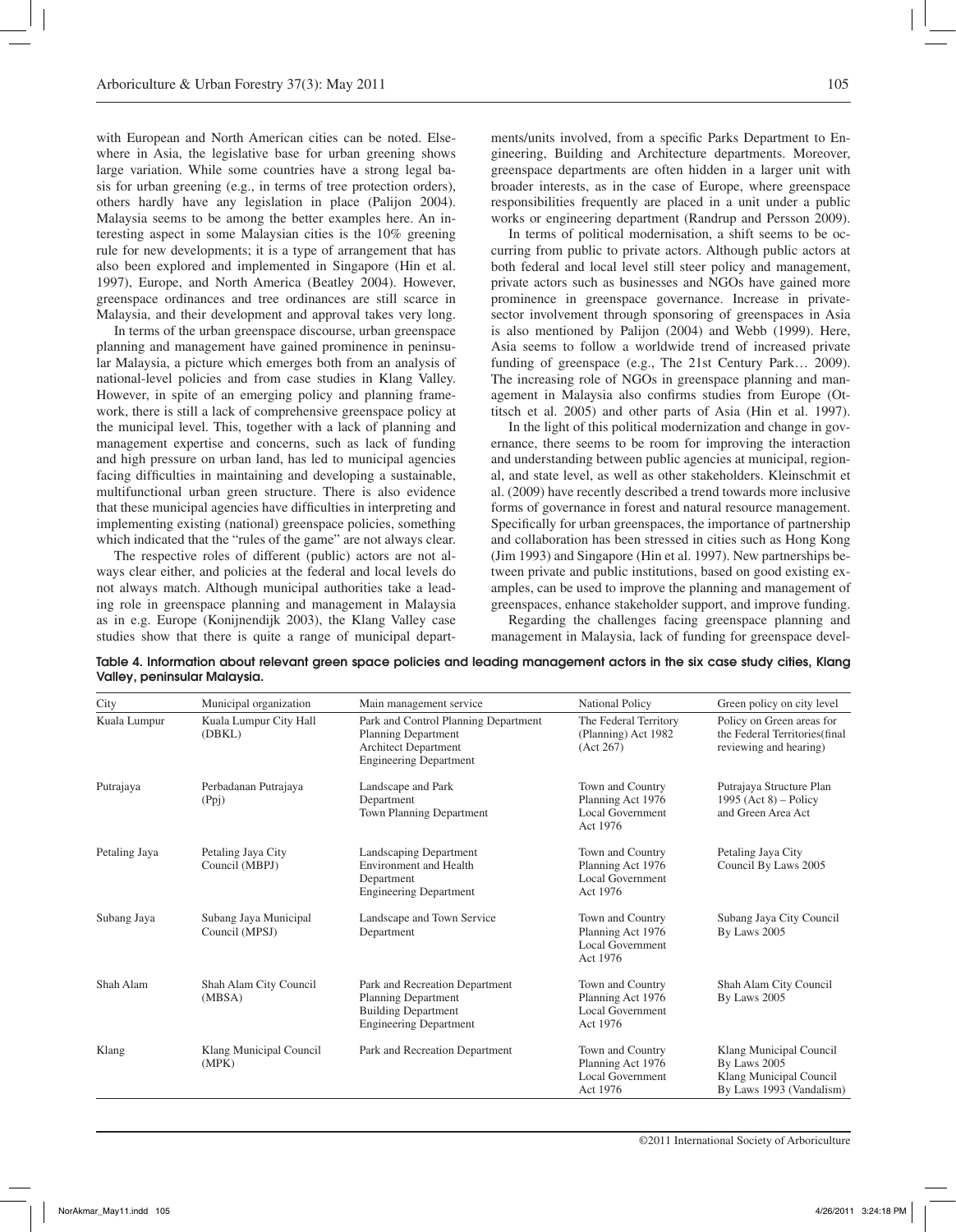opment and management stands out as a major weakness. This is a common issue throughout the world (Pastuk, 1999; Ottitisch et al. 2005; Randrup and Persson 2009). However, opportunities exist in terms of cities' ambitions to be more sustainable and competitive, which is similar to developments elsewhere. The structural greening of Chicago, IL, U.S. has been an important way of improving the city as well as its image and competitiveness (Beatley 2004).

Although the presented study was limited in scope and did not include interviews with actors other than municipal officers, methodological triangulation and the use of six representative cases should provide some external validity, at least at the level of the Klang Valley. Moreover, the project does offer an insight in how urban greening activities are arranged in Malaysian cities at large.

#### Literature Cited

- Åkerlund, U., L. Knuth, T.B. Randrup, and J. Schipperijn. 2006. Urban and peri-urban forestry and greening in west and central Asia: Experiences, constraints and prospects. FAO LSP WP 36, Natural Resources Sub-Programme. FAO, Rome.
- Beatley, T. 2004. Native to Nowhere: Sustaining Home and Community in a Global Age. Island Press. 392 pp.
- Hakim, R. 2004. The alternative of green open space management in Jakarta City, Indonesia. Retrieved June 10, 2010. <http://www.fab.utm.my/download/Conference Seminar/cStudents\_student2Seminar200712.pdf>
- Hin, D.H.K., R.T.Y. Chong, T.K. Wai, and C. Briffett. 1997. The greening of Singapore's national estate. Habitat International 21(1):107–121.
- Halimaton, S.H. 2007. Pattern and Growth of Human Settlements in Malaysia 1976–2006. Paper presented at the CIBD/LUCAS WORKS Seminar on 'The Building Industry's Solution to Sustainable Development', PWTC, Kuala Lumpur, August 7, 2008.
- Jamil, A.B. 2002. A Design Guide of Public Parks in Malaysia. Universiti Teknologi Malaysia Press, Skudai, Johor, Malaysia, 144 pp.
- Jim, C.Y. 1993. Trees and high-density urban development opportunities out of constraints. Habitat International 17(3):13–29.
- Kleinschmit, D., M. Böcher, and L. Giesen, 2009. Discourse and expertise in forest and environmental governance – An overview. Forest Policy & Economics 11(5-6):309–312.
- Konijnendijk, C.C. 1999. Urban forestry policy-making: A comparative study of selected cities in Europe. Arboricultural Journal 23:1–15.
- Konijnendijk, C.C. 2003. A decade of urban forestry in Europe. Forest Policy and Economics 5(3):173–186.
- Konijnendijk, C.C., and M. Gauthier. 2006. Urban forestry for multifunctional land use. Chapter 14, pp. 413–434. In: R. van Veenhuizen (Ed.). Cities Farming for the Future – Urban Agriculture for Green and Productive Cities. RUAF Foundation, IDRC and IIRR.
- Konijnendijk, C.C., K. Nilsson, T.B. Randrup, and J. Schipperijn (Eds.). 2005. Urban Forests and Trees. Springer, Heidelberg.
- Kuala Lumpur City Plan 2020. 2009. Kuala Lumpur City Hall, Kuala Lumpur. Retrieved May 3, 2009. < http://klcityplan2020.dbkl.gov.my/>
- Kuala Lumpur Landscape Master Plan. 2002. Kuala Lumpur City Hall, Kuala Lumpur. Retrieved May 3, 2009. <http://www.dbkl.gov.my/>
- Mazlina, M., and S. Ismail. 2008. Green Infrastructure Network as Social Spaces for Well-being of Residents in Taiping, Malaysia. Journal Alam Bina 11, 2, 2008.
- Mikami, T., and S. Kubo. 2001. Measurement and controlling system of urban heat island in Tokyo metropolitan area. Report of Research Center for Urban Safety and Security, Kobe University. Department Bulletin Paper 191:193–258.
- Moriwake, N., A.M. Palijon, N. Kazuhiko, T.,Atsushi, K. Takeuchi, A. Murakami, and A. Tsenukawa. 2000. Distribution and structure of urban greenspaces in Metro Manila, pp. 214–223. In: Proceedings of International Symposium on City Planning 2000, July 17–18, 2000. International Conference Center Kobe, Japan.
- National Urbanisation Policy. 2006. Federal Department of Town and Country Planning Peninsular Malaysia. Ministry of Housing and Local Government, Kuala Lumpur.
- Nilsson, K., U. Åkerlund, C.C. Konijnendijk, A. Alekseev, O.H. Caspersen, S. Guldager, E. Kuznetsov, A. Mezenko, and A. Selikhovkin. 2007. Implementing urban greening aid projects: The case of St. Petersburg, Russia. Urban Forestry & Urban Greening 6:93–101.
- Nilsson, K., Ch. Baines, and C.C. Konijnendijk. 2008. Health and the Natural Outdoors. Final Report of a COST Strategic Workshop. COST, Brussels.
- Ottitsch, A., and M. Krott. 2005. Urban forest policy and planning. pp. 117– 148. In: Konijnendijk, C.C., K. Nilsson, T.B. Randrup, and J. Schipperijn (Eds.). 2005. Urban Forests and Trees. Springer, Heidelberg.
- Palijon, A. 2004. Urban forestry in Asia: state of the art. pp. 25–40. In: Konijnendijk, C.C., J. Schipperijn, and K.K. Hoyer (Eds.). 2004. Forestry serving urbanized societies. Selected papers from the conference held in Copenhagen, Denmark, 27 to 30 August 2002. IUFRO World Series Volume 14. IUFRO, Vienna.
- Pastuk, M. 1999. Urban and peri-urban forestry in Latin America: A case study of Rio de Janeiro Metropolitan Region. pp. 107–229. In: Urban and peri-urban forestry. Case studies in developing countries. FAO, Rome.
- Pauleit, S., N. Jones, S. Nyhuus, J. Pirnat, and F. Salbitano. 2005. Chapter 3 – Urban forest resources in European Cities. pp. 50–80. In: Konijnendijk, C.C., K. Nilsson, T.B., Randrup, and J. Schipperijn (Eds.). 2005. Urban Forests and Trees. Springer, Heidelberg.
- Perbadanan Putrajaya. 2006. Official website of Putrajaya. Retrieved May 3, 2009. <http://www.ppj.gov.my/>
- Randrup, T.B., and B. Persson. 2009. Public greenspaces in the Nordic countries: Development of a new strategic management regime. Urban Forestry & Urban Greening 8(1): 31–40.
- Sani, S., and M. Ahmad Badri (Eds.). 1988. Environmental Monitoring and Assessment: Tropical Urban Application. UKM Press, Bangi. 429 pp.
- Sreetheran, M., E. Philip, M. Adnan, and M. Siti Zakiah. 2006. A historical perspective of urban tree planting in Malaysia. Unasylva 57(223):28–33.
- Takano, T., K. Nakamura, and M. Watanabe. 2002. Urban residential environments and senior citizens' longevity in megacity Areas: The importance of walkable greenspaces. Journal of Epidemiology and Community Health 56:913–918.
- Teh, T.S. 1989. An inventory of greenspace in the Federal Territory of Kuala Lumpur. Malaysian Journal of Tropical Geography 20:50–64.
- Thaiutsa, B., L. Puangchit, R. Kjelgren, and W. Arunpraparut. 2008. Urban greenspace, street tree and heritage large tree assessment in Bangkok, Thailand. Urban Forestry & Urban Greening 7:219–229.
- The 21st century park and the contemporary city. 2009. Landscape Architecture 99(9):56–65.
- Tyrväinen, L., S. Pauleit, K. Seeland, and S. de Vries. 2005. Chapter 4 – Benefits and uses of urban forests and trees. pp. 81–114. In Konijnendijk, C.C., K. Nilsson, T.B. Randrup, and J. Schipperijn (Eds.). 2005. Urban Forests and Trees. Springer, Heidelberg.
- United Nations Population Division. 2008. Population development 2007 – urban. Department of Economic and Affairs, Population Division. Retrieved May 3, 2009. <http://www.un.org/esa/population/ publications/2007\_PopDevt/2007\_PopDevt\_Urban.htm>

©2011 International Society of Arboriculture